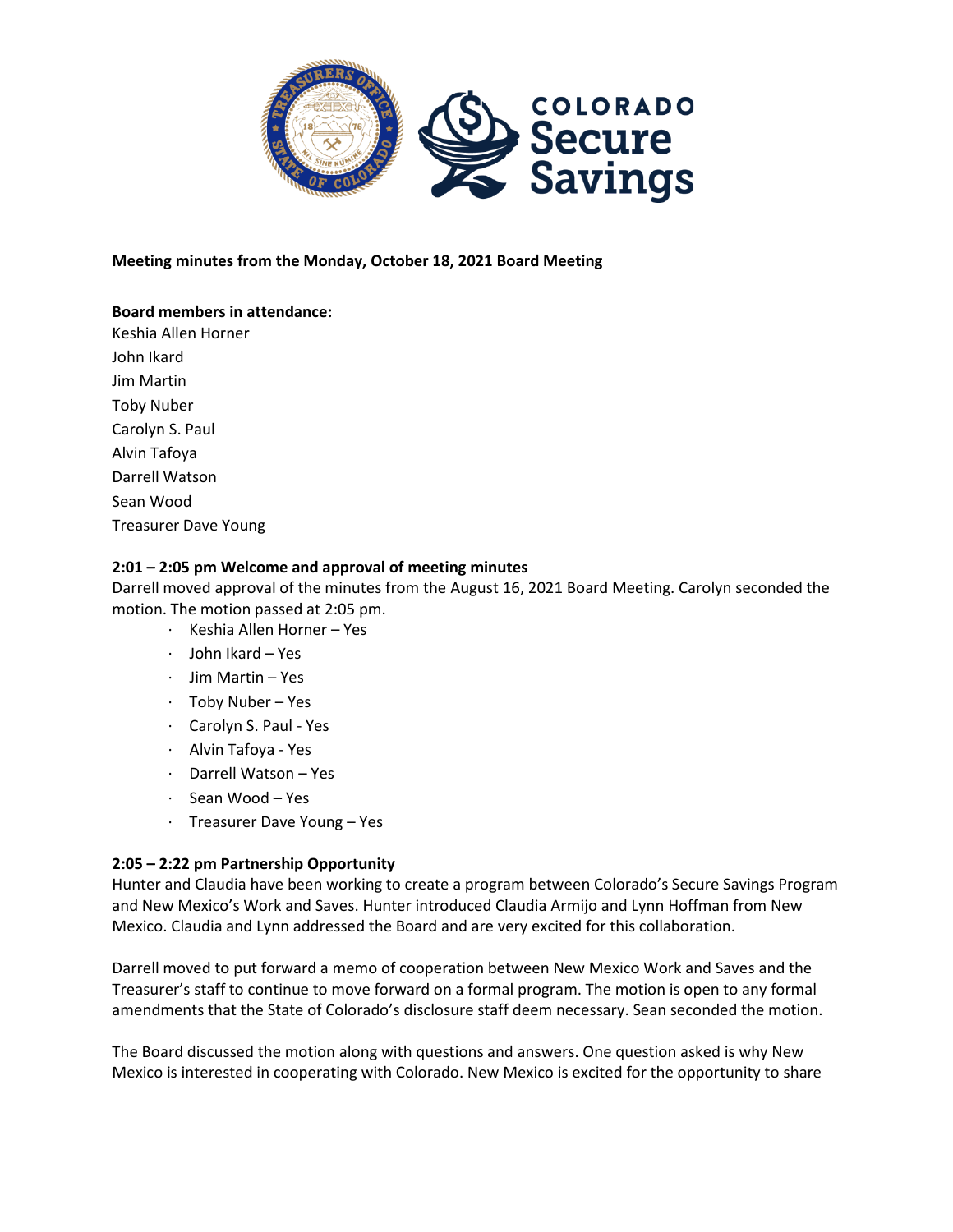

the experience, and expertise and program design and insights. New Mexico is behind Colorado due to the legislation passing later than Colorado's Secure Savings Program.

The motion passed at 2:20 pm.

- · Keshia Allen Horner Yes
- · John Ikard Yes
- · Jim Martin Yes
- · Toby Nuber Yes
- · Carolyn S. Paul Yes
- · Alvin Tafoya Yes
- · Darrell Watson Yes
- · Sean Wood Yes
- · Treasurer Dave Young Yes

## **2:22 - 2:43 pm Program Timeline**

Presented by Andrea and Derrick from AKF. They have added a new category called partnership opportunity, along with resources and updated the time frames.

Darrell moved to approve the updated program implication timeline provided by AKF. Carolyn seconded the motion. The motion passed at 2:42 pm.

- · Keshia Allen Horner Yes
- · John Ikard Yes
- · Jim Martin Yes
- · Toby Nuber Yes
- · Carolyn S. Paul Yes
- · Alvin Tafoya Yes
- · Darrell Watson Yes
- · Sean Wood Yes
- · Treasurer Dave Young Yes

## **2:43– 3:50 pm Initial Design Elements**

Hunter hopes to get the initial design elements decided so staff can write solicitations around them.

The first item discussed was auto escalation rates. Hunter explained what is required in statute and shared other states automatic escalation. Recommended auto escalation for CSSP participants is one percent annually, up to eight percent.

Darrell moved to approve a default automatic escalation for program participants at a rate of one percent annually and up to eight percent provided that contributions do not exceed the IRA contribution limits. Toby seconded the motion.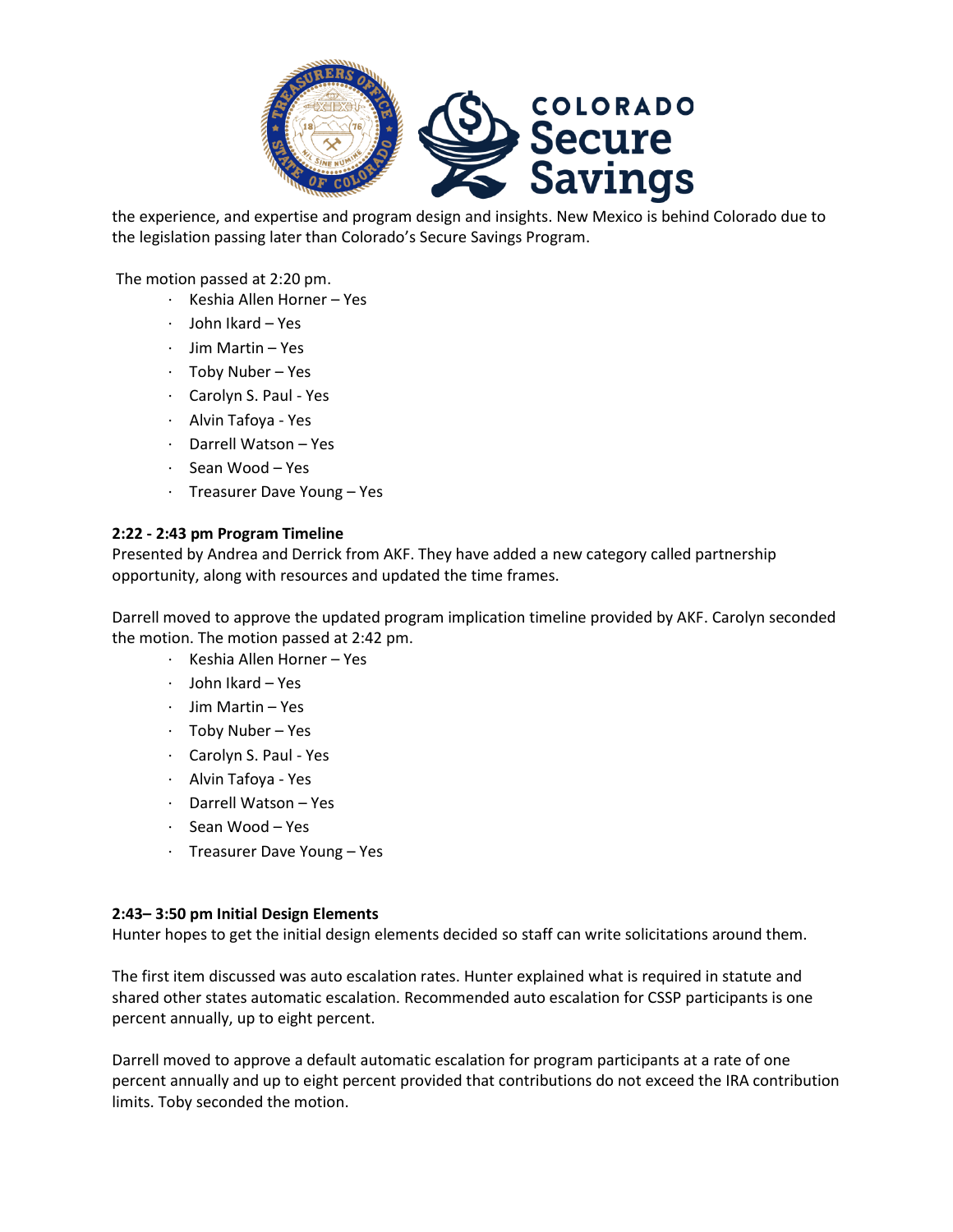

The Board discussed the motion and asked questions.

## The motion passed at 3:10 pm.

- · Keshia Allen Horner Yes
- · John Ikard Yes
- · Jim Martin Yes
- · Toby Nuber Yes
- · Carolyn S. Paul Yes
- · Alvin Tafoya Yes
- · Darrell Watson Yes
- · Sean Wood Yes
- · Treasurer Dave Young Yes

#### Enrollment Waves

Three states have implemented enrollment waves. The states have varied in their enrollment practices, and Colorado is learning from their experience to determine the best option for Secure Savings. Waves are expected to provide clarity to employers required to take action.

Darrell moved to approve the following motion with caveat language that speaks to equity. The motion is to approve formal enrollment waves following the pilot program at an interval of six months in between waves and segmenting firms using the following structure; first wave 100 plus employees, second wave 50 plus employees and third wave 5 plus employees. Jim seconded the motion. The motion passed at 3:27 pm.

- · Keshia Allen Horner Yes
- · John Ikard Yes
- · Jim Martin Yes
- · Toby Nuber Yes
- · Carolyn S. Paul Yes
- · Alvin Tafoya Yes
- · Darrell Watson Yes
- · Sean Wood Yes
- · Treasurer Dave Young Yes

## Roth/ Traditional IRA

Hunter recommends using Roth IRA accounts because it appears to be the best structure to facilitate the type of program the Board is putting together.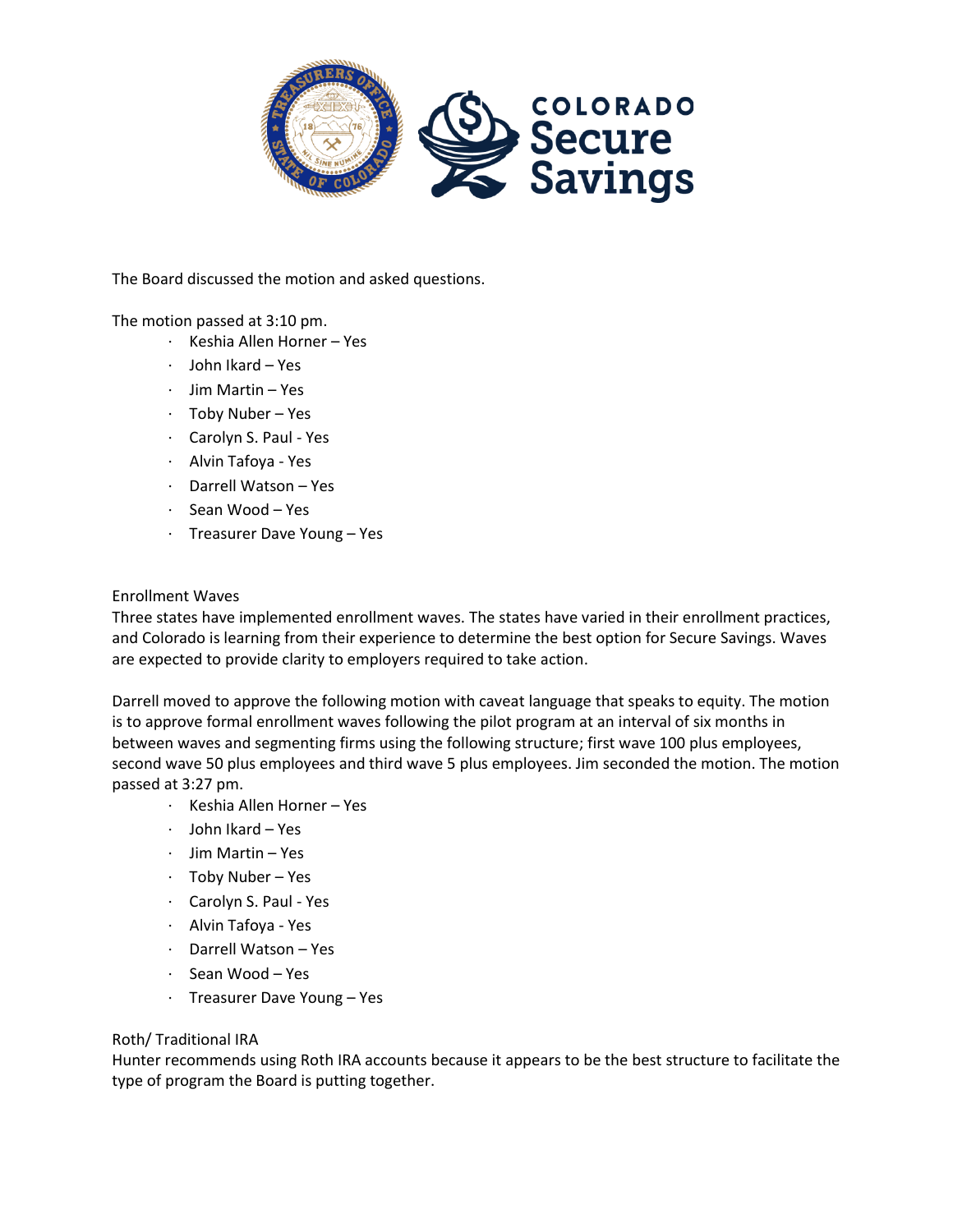

Darrell moved to utilize Roth IRA accounts as a default account structure for program participants of the updated program timeline. John seconded the motion. The motion passed at 3:34 pm.

- · Keshia Allen Horner Yes
- · John Ikard Yes
- · Jim Martin Yes
- · Toby Nuber Yes
- · Carolyn S. Paul Yes
- · Alvin Tafoya Yes
- · Darrell Watson Yes
- · Sean Wood Yes
- · Treasurer Dave Young Yes

#### Investment Structure

Approve the core lineup that was presented during the last meeting. The target date is required in statute, but the board has flexibility on the other asset classes.

Darrell moved to utilize the following investment structure for program participants, target date series, capital preservation, balanced ESG, core fixed income, and global equity. Toby seconded the motion. The motion passed at 3:40 pm.

- · Keshia Allen Horner Yes
- · John Ikard Yes
- · Jim Martin Yes
- · Toby Nuber Yes
- · Carolyn S. Paul Yes
- · Alvin Tafoya Yes
- · Darrell Watson Yes
- Sean Wood Yes
- · Treasurer Dave Young Yes

## **3:41-3:50 pm Program Updates and Next Meetings**

The Treasurer's Office received a great list of candidates for the analyst position, and will begin the interview process soon. Hunter will send a Doodle poll for a meeting in early November.

## **3:50 – 10:57 pm Public Comment**

- · Written Comments
	- There were no written comments.
- · Verbal Comments
	- Katie Wendlend Human Interest
		- o Is Colorado going to allow cannabis companies in the program and will it be rolled out different than other companies?